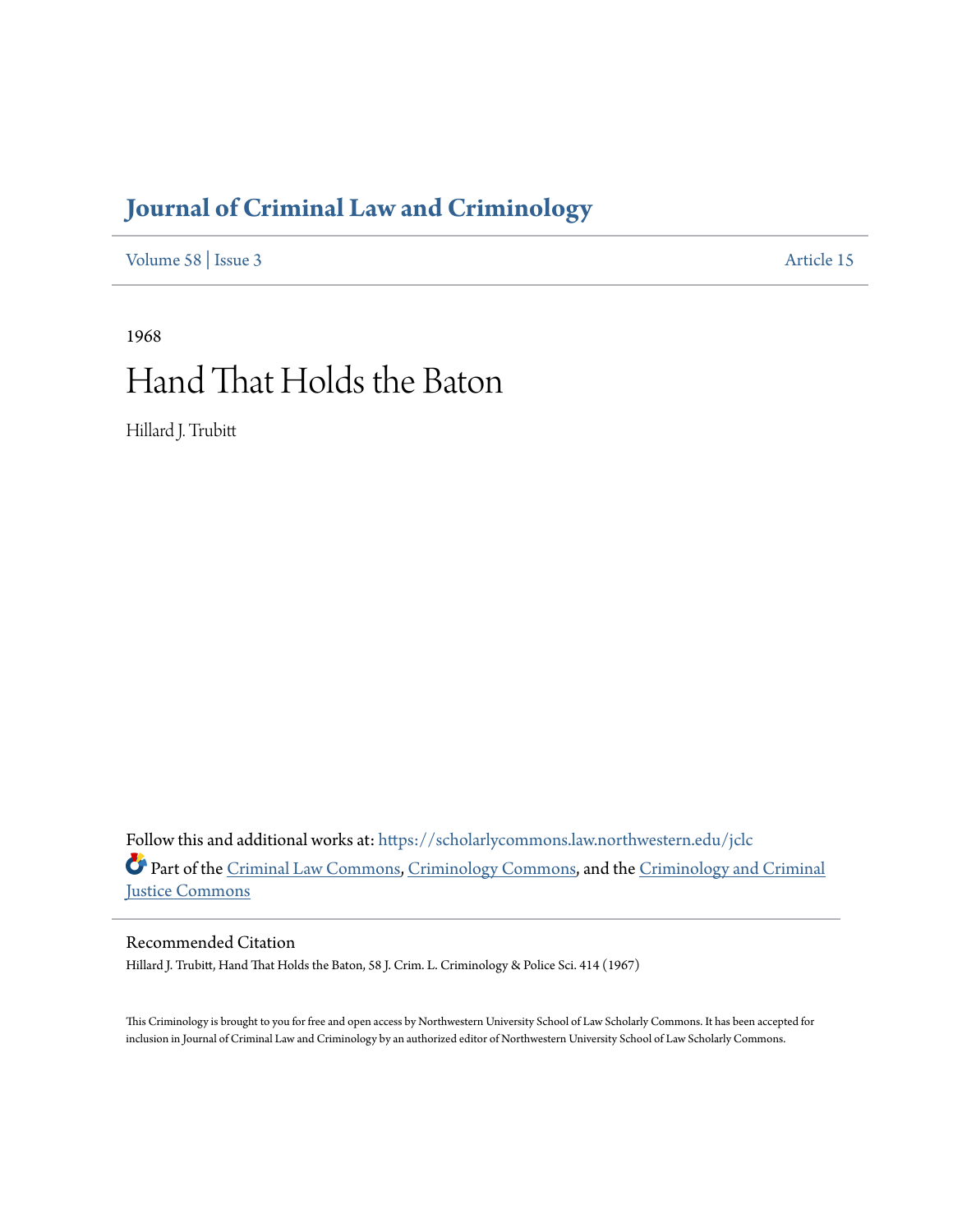### **THE HAND** THAT **HOLDS THE BATON**

#### HILLARD J. TRUBITT

Hillard J. Trubitt has been an Associate Professor of Police Administration at Indiana University since 1959. Mr. Trubitt is a graduate of the University of Illinois and the Indiana University Law School. At the present time he is Project Director for an OLEA grant to evaluate pilot training programs to prepare disadvantaged youth for patrolman positions, a program sponsored by the United States Department of Labor.-EDITOR.

A recent newspaper article revealed that the curriculum of the College of Police Science of New York now the John Jay College of Criminal Justice, included a course in classical music appreciation. It cited Leonard Reisman, President of the College, as defending the course as being sound and necessary to the development of wellrounded police personnel.

The article then reported, with considerable levity, the essentially negative reaction of police executives of some of our larger cities. Aside from actual quotes, as "music might help if they would let us use the instruments as clubs", it contained innuendoes which made the suggestion that its proponents were ill-informed and somehow not really in touch with the flesh-and-blood problems of American police training. The sole voice raised in defense of the idea was that of a Chicago police sergeant who saw the training as sensitizing the police ear to the nuances of sound, which he considered an important police attribute. Nothing was said in behalf of the original point of cultural value. Indeed, the point was denigrated, and none too gently. The concensus seemed to be that culture might be nice but we do not have time for it, and its value as a professional tool is at best limited-if it has any value at all.

How wrong can the police be? This is simply wearing the scratchy hair shirt of a "tough cop" who purports to know the world without glamour, without false poetry, without music, without "hoity toity" cultural trimming. This is the policeman's place at the concert-out in front, directing traffic. But never inside, unless it be on a pickpocket or jewelry protection detail. The poor officer who is assigned "inside" the concert hall often gets an unmerciful ribbing from his colleagues. He is generally expected to indicate that he would rather pound his beat than ponder Beethoven.

What, may we ask, do police have against Beethoven? And, more specifically, against people who like Beethoven? For this is really the argument; by rejecting an activity out of hand one also rejects its adherents. They cannot afford to reject summarily the middle-class concert-going crowd, for these are the people who, in addition to going to concerts, also pay police salaries, sit on courts and in legislatures that make policies affecting the police, and generally set the pace and value structure which our society and its laws are supposed to protect and preserve. It goes without saying that this same group passes the budgets that set the police salary schedule and thereby the caliber of officer that can be attracted into a field that wants to "bootstrap" itself into a profession. And as night follows day no professional level salary schedules will be appropriated to a group of public employees who appear culturally in the same league as menials.

The painful point in the entire issue is that no one asked the police to become music lovers. All Mr. Reisman did was to set up an educational curriculum pattern, in an institution of higher education, that would produce a basis of understanding why people *might like* music. The Chicago sergeant's idea was good, but even he missed the essential thesis; to learn something about people, not sounds! Who can quarrel with Alexander Pope's "the proper study of mankind is man"? And how better to learn of man than by learning of his works, his dreams, his aspirations--in short, what makes him tick.

This is the very essence of a liberal arts education. The arts and humanities include many fields which we study not for their intrinsic economic value but because they enable us to relate to the socio-cultural makeup of mankind. These fields include literature, drama, painting, and many others besides music. Until we recognize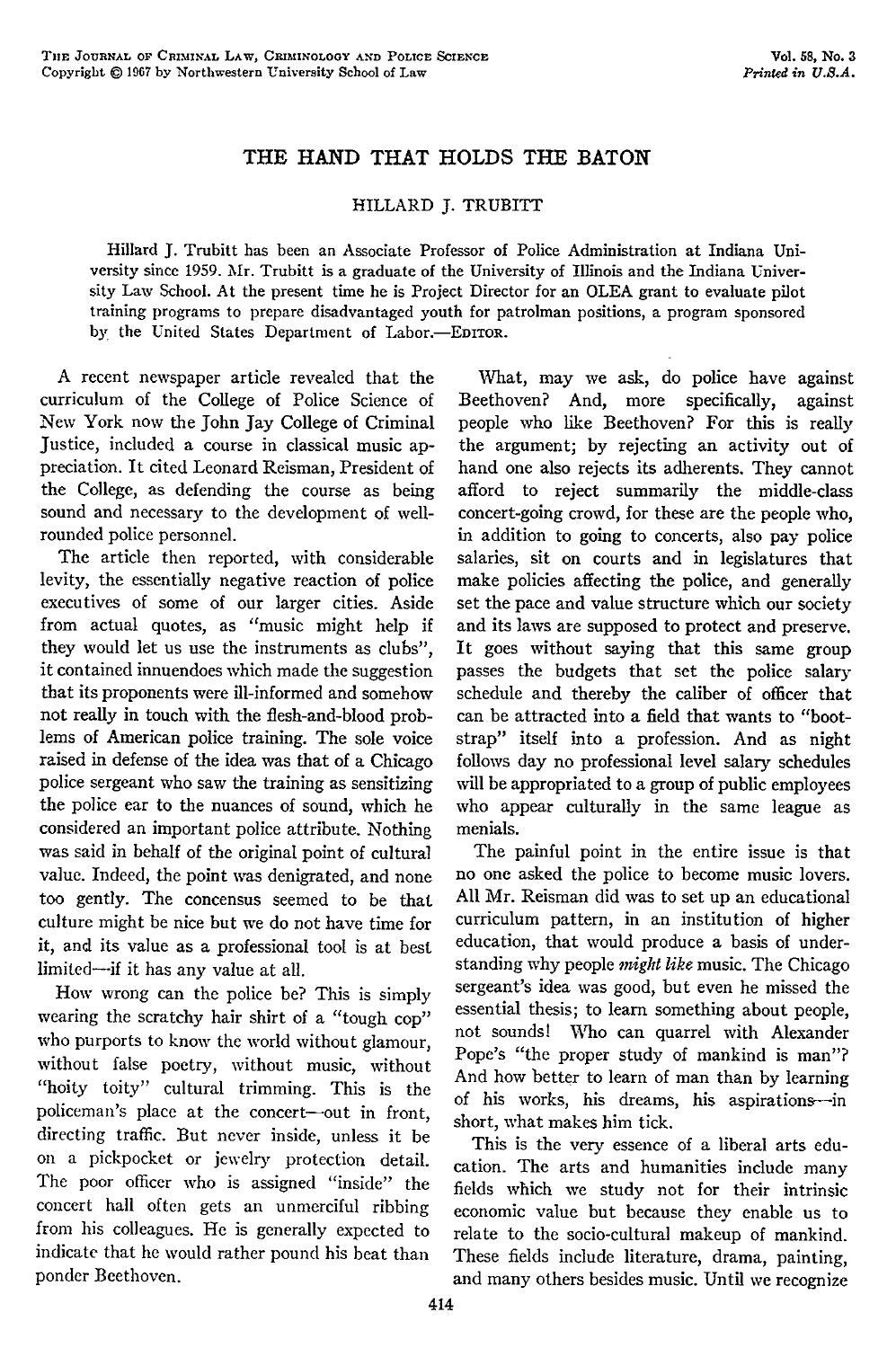that music moves many people and that it is worthwhile studying the phenomenon for that reason if no other, then we shall not have learned what policemen *must* know--our society in its totality. The police job of protecting the total society necessarily requires knowing something about every part of it-including music and its *aicimiudos.*

It is unfortunate enough that the policeman should be cast in the role of the anti-cultural oaf. It is doubly tragic that weight should be added to that image by police executives. To dislike music is one thing, essentially personal; to exclude it from a college curriculum requires some public inspection of just how our police leaders think about education and think generally. Any analysis will quickly show that too many of our police chiefs think and react like high-priced patrolmen.

There is good reason for this in the benighted heritage of adopting the military system's faults and little of its virtues. Police service has long paid homage to, and aligned itself with, the concept of a quasi-military character and structure of the police service and the Police Establishment. It is an unvarnished hard truth that traditional obeisance to the military hierarchial. structure has obscured the fact that we have assimilated into police thinking most of the worst elements of the military system and precious few of its good points.

Of all the hierarchial shibboleths inherited from the military, the concept of seniority ranks as paramount. It is by seniority that men rise in the field from entry-level patrolman to executive of multi-million dollar agencies. The police seniority system insures that none will get to the top save that they enter by the bottom many years earlier. But, unlike modern military personnel procedures, little is done to prepare men for leadership and "big picture" roles. The entry level standards are designed to produce patrolmen for the here and now. Any really good leaders that may filter through the system are serendipitous. What a city often gets is either a veteran officer who, while versed in the peculiar skills of policing, cannot shake his old role of "doer" and take on the new part of "planner", or a man who simply cannot conceive of, much less perform, the tasks incumbent upon a public administrator. Exceptions to these descriptions are few and far between. The body may be in the executive chair, but the heart and mind are back out "on the street".

This scarcity of true executive ability is an open secret in American policing. No realistic police scholar today would quarrel with the premise that inadequate leadership is one of the most, if not *the* most, serious defects of law enforcement in the United States. This is not stated to impugn publicly present leadership personalities. For argument's sake concede that present executives are eminently qualified by all standards. The real argument focuses on how we are preparing the leaders who will follow. To argue that we were fortunate enough to get .our present crop of experts and the problem is thereby solved is to suggest that the breed extant cannot be improved. As an abstract commentary on the ability of education to produce leaders this is ridiculous; as a reality of American public life it is beyond discussion.

We are dealing today with the products of a rigid hierarchial system who see themselves as the flowers of the system. It is so easy to argue that if the present system produces adequate leadership than we have found the mold from which all future executives should be cast. Unhappily this is not so, and in many cases present leaders hold their positions by virtue of having outlived the competition! Such is the actual effect of the seniority system. The only effective arguments for seniority are (1) it rewards the faithful, and  $(2)$  it compels a certain amount of job seasoning, euphemistically called "experience".

In an age of specialization and preparation for vocation through formal education it seems imperative that alternate methods of finding leaders for our activities must be discovered. The police service has existed on an apprenticeship basis for a long, long time. A good apprenticeship system will produce skilled journeyman, but within the confines of the police service, what kind of journeymen do we want? Is the journeyman police officer equally skilled as a public executive? If he is, we are not seeing the fruits very often on the American scene today. If he is not, then we had better face up to the fact that executive development is a real problem.

We can reward the faithful laborer in the police vineyard by some means other than promotion into positions of rank and responsibility. The most obvious way of doing this is to pay a realistic scale for tenure without artificially elevating the pay scales by inserting the concept of rank. This then takes the form of wider salary brackets for patrolmen or comparable entry grade. The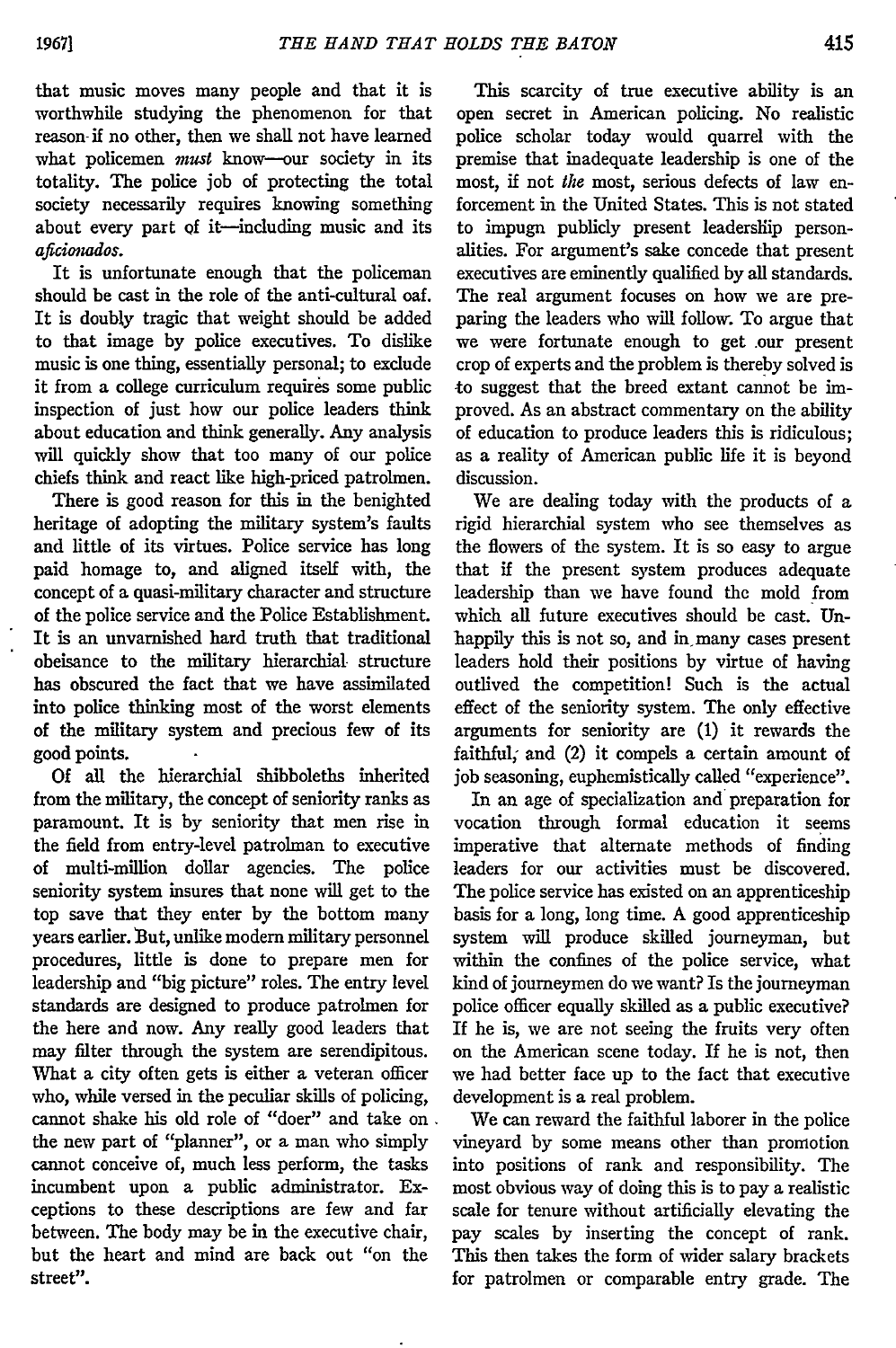federal classified service has been doing this for years; within law enforcement the FBI and the various Treasury agencies have long made a distinction at the pay table between the supervisor and the long-term skilled technician. Financially they both come away well-rewarded, and we do not frustrate men who want financial reward but do not wish to take on the role of an executive. Readjustment of salary schedules to provide a wide range of salary classification grades for a given rank will solve the problem. This will enable a technician to spend an entire career in essentially one rank grade but have his income increased regularly as he becomes a more valuable employee through tenure and experience. This is in direct contrast with the rather standard police practice nowadays of rapid increase to the top of the entry grade salary bracket with no hope of further emolument except by promotion in rank.

The second attribute of seniority, the acquisition of "experience" also can be questioned. What is the nature of experience? To what end is this experience, i.e., empirically-acquired knowledge, to be put? Does it really relate to the job to be done? Police service has long indulged itself in the myth that experienced, veteran officers are the only persons capable of truly understanding the problems of police. We do not advocate rank neophytes taking over police leadership. But we can question the myth that the road to executiveship must take a lifetime of police operational experience and only by this road may one become the executive.

There is a difference between "experience" and "internship". The difference lies in length of exposure, degree of exposure, and structuring of exposure to insure progressive learning experiences. An officer with twenty years experience may often be a man with his first year's experience repeated twenty times. This is the essential problem with experience as the great preparer of leaders, and the differences are not subtle.

Let us use the example, the proper example, of the military analogy that we are so fond of. How does the career officer of the armed services become qualified for high command? The career management pattern is obvious; a carefully balanced combination of formal education and progressively more responsible assignments. We do not promote from private to Chief of Staff simply on the basis of the man having worn the uniform

for thirty years! We establish separate career patterns for officers and enlisted men, permitting each to follow their professional trails to the logical end point and rewarding each. We provide opportunities for enlisted technicians to cross over into the commissioned ranks. We do many things, but the one thing we do not do on the American military scene is unilaterally assign executive responsibilities and duties to a man simply because he has been on the payroll for a long time.

In short, we do not think that executive development is a product of osmosis. Outside the military system we train other professionals in the same fashion. Medicine also recognizes that their system of education produces excellent medical specialists but not necessarily good medical administrators. As a consequence we have seen the rise of a new class of specialist called the hospital administrator. They are not physicians. Neither do they reach their jobs by having spent twenty years in the boiler room of the hospital. One may not like the analogy, but it fits too many police agencies in our country today. We long ago learned that you cannot pin a badge and a gun on a man and call him a policeman. Why do we think that installing a man in a panelled office will make him an executive?

In the long run, the final answer to the problem of police personnel career patterning may be a division analogous to the enlisted-commissioned division of the military, or the specialist-generalist division of industry. However it may be called, we must recognize that the job of being a police officer is not the same as being a public administrator. The fact that both work in the same organizational structure is the same as saying that the surgeon and the hospital orderly are both in medicine.

If we adopt this answer, and this writer thinks we must, then we must address ourselves to proper preparation of these executive trainees for their eventual roles. Education is without question part of the answer. We do not want executives who are totally unknowledgeable about their work product. So why not seriously employ an "internship" system? We must isolate those men who can command, find them early, and groom them for executive posts. They need not spend years in operational exercises when we want them to get ready for other tasks. Segregating these people is not discriminating against the others who stay in the ranks. They too will have their